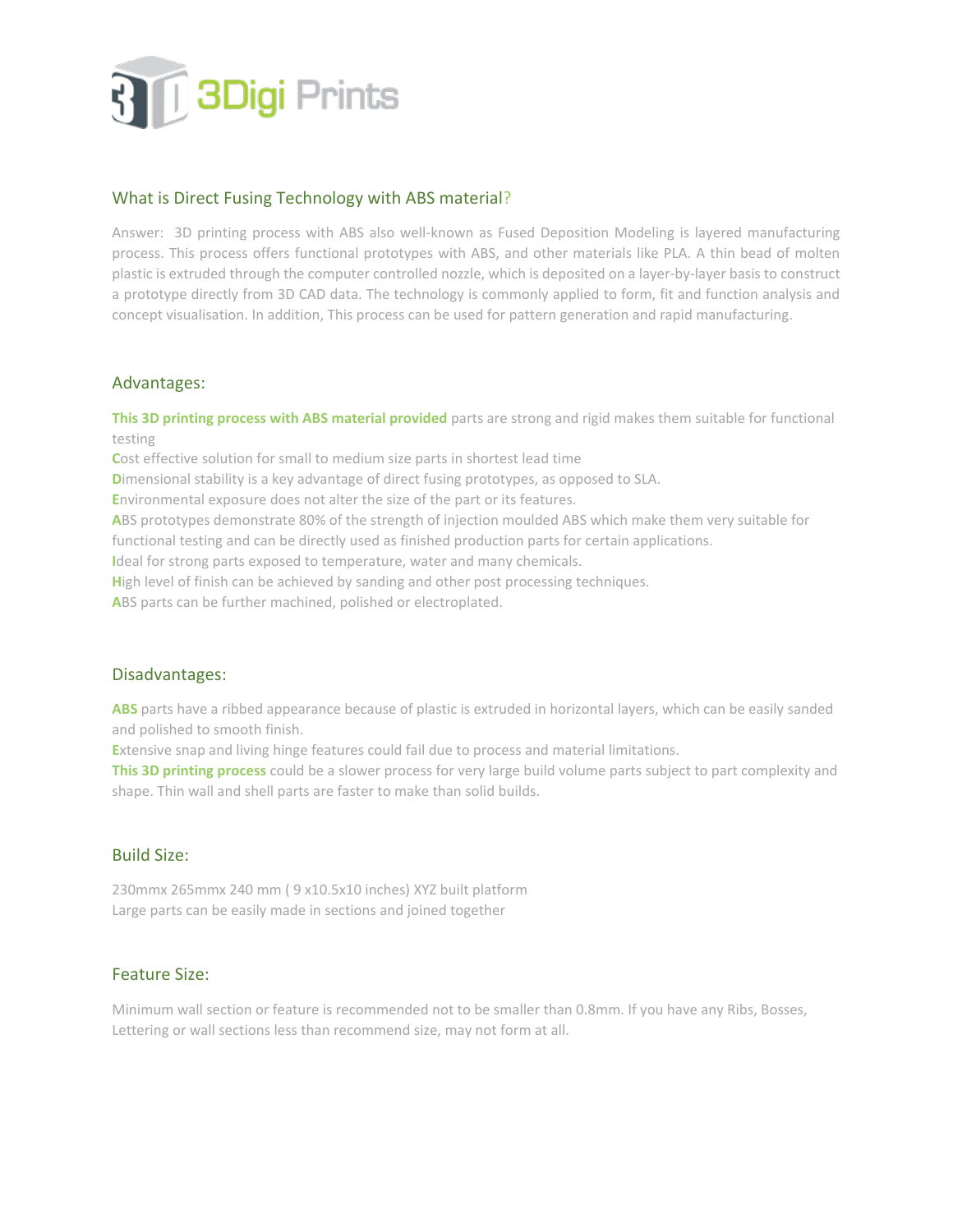

## Layer Thickness:

Generally ABS parts are made with 125 MICRON layer thickness. WITH 3 PRINT MODE (SOLID, LIGHT, STRONG)

# Price Factor:

Cost effective for shell structured parts rather having thick and solid build volume. Very attractive pricing for hand held to medium size parts.

## Materials:

Please check:: **[ABS Material](http://www.3digiprints.com/material_used.php)**

# How FDM Works:

## 3D PRINTING PROCESS: FILM TRANSFER IMAGING ( FTI) & MULTIJET MODELING

What is FTI/ Multijet Imaging process involving Photopolymer Resins ( acrylic base material)

3D printing process with photopolymer Resin ( FTI materials) is a process wherein molten resin are injected through a DOD based nozzle arrays and are cured by UV lights enabling to print the layers with excellent surface finish and offering comparable strength and rigidness and adaptability to various usages.

## Advantages :

Affordable 3D Plastic printer with Resin offering

- Multiple Colour choices, durable plastic for creating moulds from One master
- Hard Plastic comparable with ABS, ideal for Consumer products, construction, Engineering, Animation, Automobile, Electrical/Electronics goods, Footwear and many other industries
- 1 to 30 parts in 6 hrs. No penalty for adding multiple material
- Fast printing of 12 mm per hour.
- Much better smooth surface around curves and rounded edges

No stair stepping like FDM, BETTER QUALITY

## Disadvantages:

The models made with the resins are not as strong compare to ABS. The process is slower for single piece building